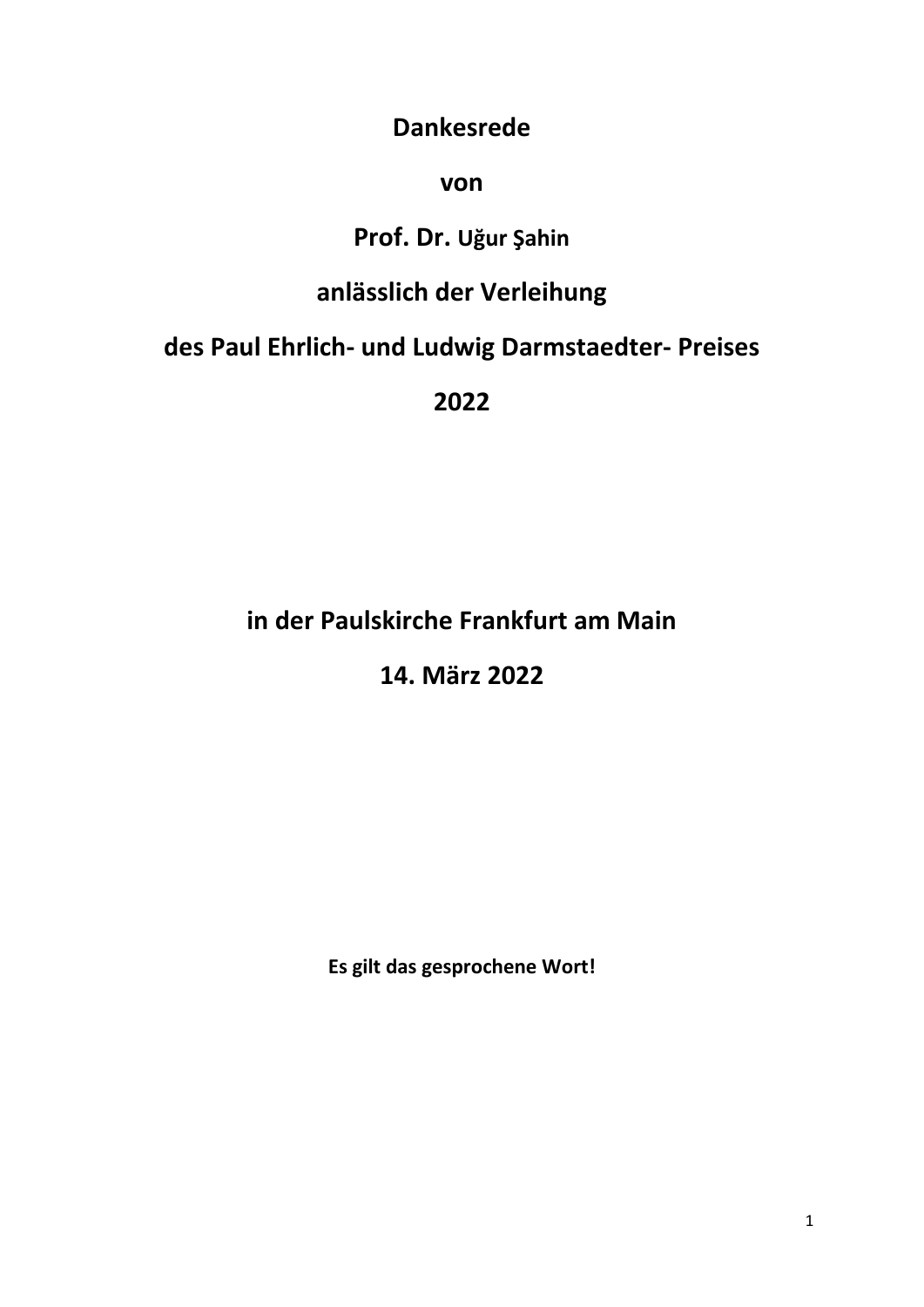Distinguished Guests, Ladies and Gentlemen,

On behalf of my esteemed colleagues Katalin Kariko and Özlem Türeci, I would like to express our sincere gratitude to the members of the Scientific Council of the Paul Ehrlich Foundation, to Prof. Sir John Walker and to Prof. Thomas Boehm.

We are deeply honored to receive the Paul Ehrlich and Ludwig Darmstädter Prize. We are humbled to be among the renowned scientists who have received this award in the past. We believe that this is not only a recognition of our own work, but also a recognition of the efforts of many scientists who helped to establish mRNA as a powerful new drug class.

We also are honored to receive this recognition at such a historic site, an important place in German democracy where civil rights were first anchored in law. In times like these, it is important to stand on the side of democracy, freedom and solidarity.

The history of messenger RNA as we know it today began more than 60 years ago. After the structure of DNA was described in 1953 by Watson and Crick, DNA became broadly recognized as the carrier of genetic information. What remained unclear was how this genetic information was translated into protein. In 1961 two studies published side by side in Nature showed that an unstable ribonucleic acid is transcribed from DNA as a copy and carries the information from genes to ribosomes for protein synthesis. Both studies used the term messenger RNA (or mRNA) for this new form of carrier, a term which had been coined by Jacob and Monod in a seminal review in the same year.

The next 2 decades of research focused on the enzymes involved in mRNA biology, its structural elements, the function and regulation of mRNA in cells. Researchers isolated mRNA from cells and transfected them into other cells confirming that mRNA introduced from the outside is capable of instructing the synthesis of proteins. Various reagents were discovered that facilitated the procedure of "transfection"; and the first lipid transfections were published in the mid-1970s.

In 1984 the first detailed description of synthesis of molecularly defined mRNA by in vitro transcription from a DNA plasmid template using phage RNA polymerases was reported. Starting 1990 mRNA was injected into animals and by 1993, for the first time, mRNA was used to vaccinate mice against influenza.

As young scientists in the 1990s, on different sides of the Atlantic, Katalin, Özlem and I became very interested in mRNA. We believed that it is ideally suited to deliver therapeutic proteins to the human body. Unlike DNA, which carries the risk of mutagenicity, mRNA is not prone to being integrated into the genome of the target cell. We believed that this instability was actually a useful feature of mRNA. Because mRNA is degraded rapidly, its temporal effects can be well controlled.

We recognized its potential, but also understood the challenges we needed to solve: How to prevent degradation of mRNA before it could even take action? How to deliver mRNA to the right cells in the body? And how to achieve efficient translation into functional protein to mediate the intended biological effect?

Our work over three decades generated solutions to overcome these problems and formed the basis for the development and successful use of mRNA medicines in humans. This required the discoveries of several puzzle pieces.

One puzzle piece was to improve mRNA's tolerance in the body and to increase their translational performance. Our colleague Katalin Kariko began her work at the University of Pennsylvania with the goal of introducing mRNA into living cells to replace missing or defective proteins in patients with inherited diseases such as cystic fibrosis. She found that externally delivered mRNA is sensed by three Toll-like receptors that activate the innate immune system, thereby limiting protein production in the host cells.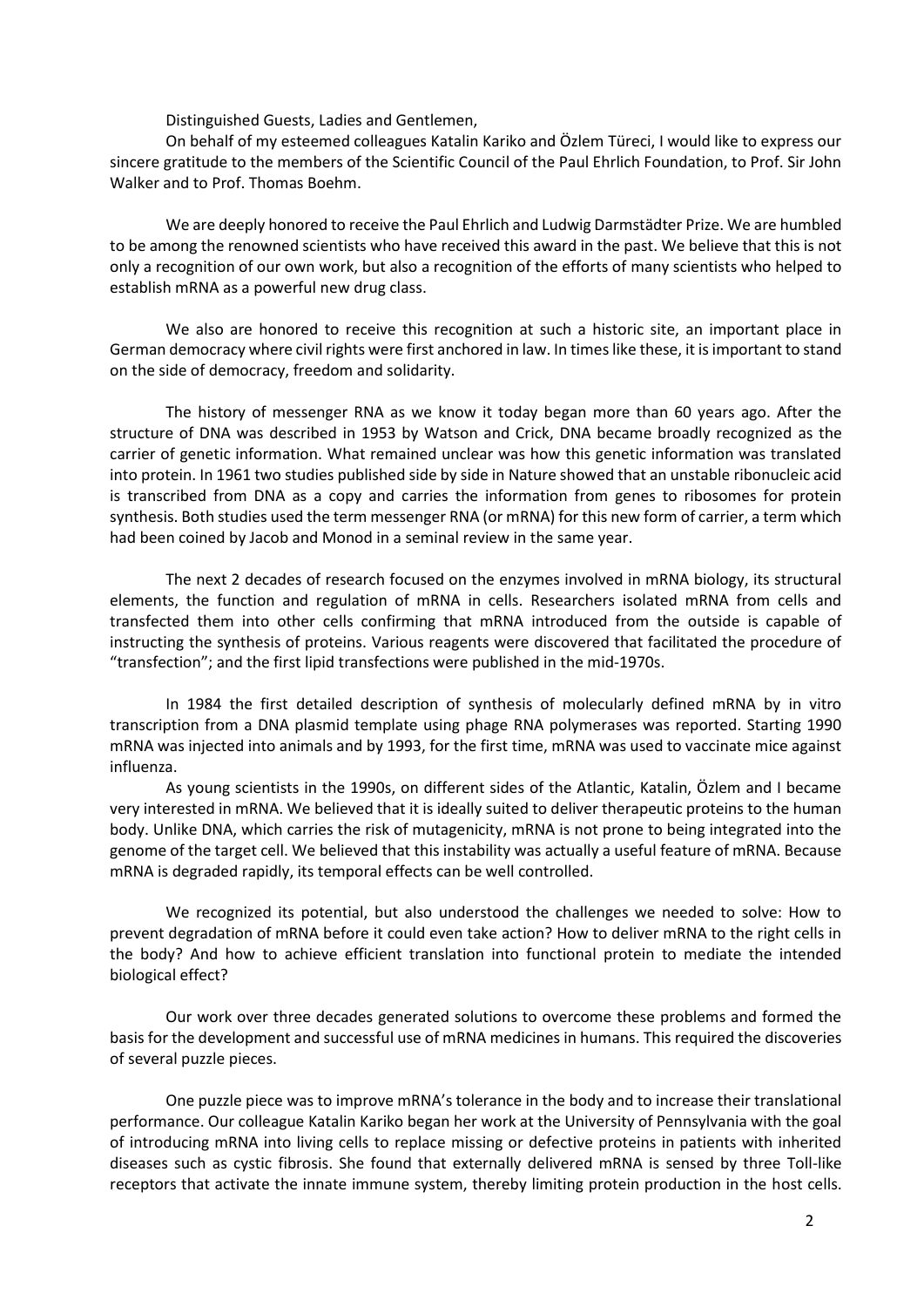She found that replacing the uridine building block in mRNA with the corresponding naturally occurring modified nucleoside prevents recognition by Toll-like receptors and immune activation. This discovery provided a solution to attenuate the endogenous defence response against synthetic mRNA, improve tolerance, and consequently significantly increase translational performance. This finding is particularly important if mRNA encodes proteins for which an immune response is not intended or is even harmful. Both approved COVID-19 mRNA vaccines carry this modification.

At the same time in the 1990s, Özlem and I were working on cancer vaccines. We had a vision that was considered fiction at that time. Because every patient's cancer is unique, we wanted to use mRNA for individualized vaccines that would activate the patient's immune system against their own tumor. However, the mRNA vaccine vectors used at that time elicited poor immune responses, 100- to 1,000-fold weaker than required to control established tumors. By systematic research we discovered modifications of mRNA in certain structural elements such as the cap, poly(A), and untranslated regions that increased intracellular stability and cellular translation of mRNA. While each individual modification had a significant effect on mRNA translation or stability, we found that the combination of modifications within the mRNA scaffold exponentially improved the mRNA potency, resulting in transcripts with prolonged and greatly increased translation. This was another puzzle piece to improve mRNA medicines. These systematic principles we introduced for mRNA vaccine design later became the widely used standard for optimizing vector scaffolds for mRNA therapy.

The next piece of the puzzle was to find out how to get the mRNA vaccine to the right cells in the body. In a preclinical experiment in 2004 we made an interesting observation. The direct injection of mRNA vaccine into a lymph node elicited a much stronger immune response than injection of mRNA into the skin or muscle, which are the usual routes of administration. To our surprise, the mRNA in the lymph node was efficiently taken up by the resident dendritic cells. These immune cells are the "high-performance trainers" of the immune system and mediate particularly strong immune responses. We realized that directing mRNA vaccines into dendritic cells in lymph nodes had to become a critical part of the solution.

In the years that followed, we explored various methods of delivering the mRNA to these cells in the body. We discovered lipid nanoparticle mRNA formulations that acted like a zip code: After intravenous administration, the mRNA vaccines encapsulated in this particular lipid nanoparticles were efficiently taken up by dendritic cells in lymphoid tissues throughout the body. Vaccine-induced T-cell responses were extremely strong and eradicated large tumors in mice.

We started human studies and pioneered in 2015 the first systemic delivery of mRNA nanoparticle vaccines to humans. We observed strong immune responses against tumor antigens and shrinkage of metastatic tumors with the vaccine alone or in combination with checkpoint blockade in a proportion of our patients.

Putting the pieces together, these findings provided the blueprint for the development of highly effective mRNA vaccines. As long as the optimized mRNA is introduced into the lymphoid tissue in a suitable nanoparticle formulation, dendritic cells take it up and trigger strong immune responses.

These advances have also allowed us to successfully realize our original concept of cancer vaccines tailored to the unique set of mutations of each patient's tumor. The approach involves genomic analysis of the patient's tumor, design of a vaccine tailored to the patient's individual cancer mutation profile using computerized algorithms, and optimized technical processes for rapid and reliable production and quality control of this novel mRNA vaccine within less than 6 weeks. In our first melanoma clinical trial, all patients developed a T-cell response against multiple mutations encoded in the mRNA vaccine. The T-cells recognized the patients' tumor cells, and the cumulative metastasis rate was greatly reduced in these patients after vaccination was initiated. Human studies are currently underway in patients with various